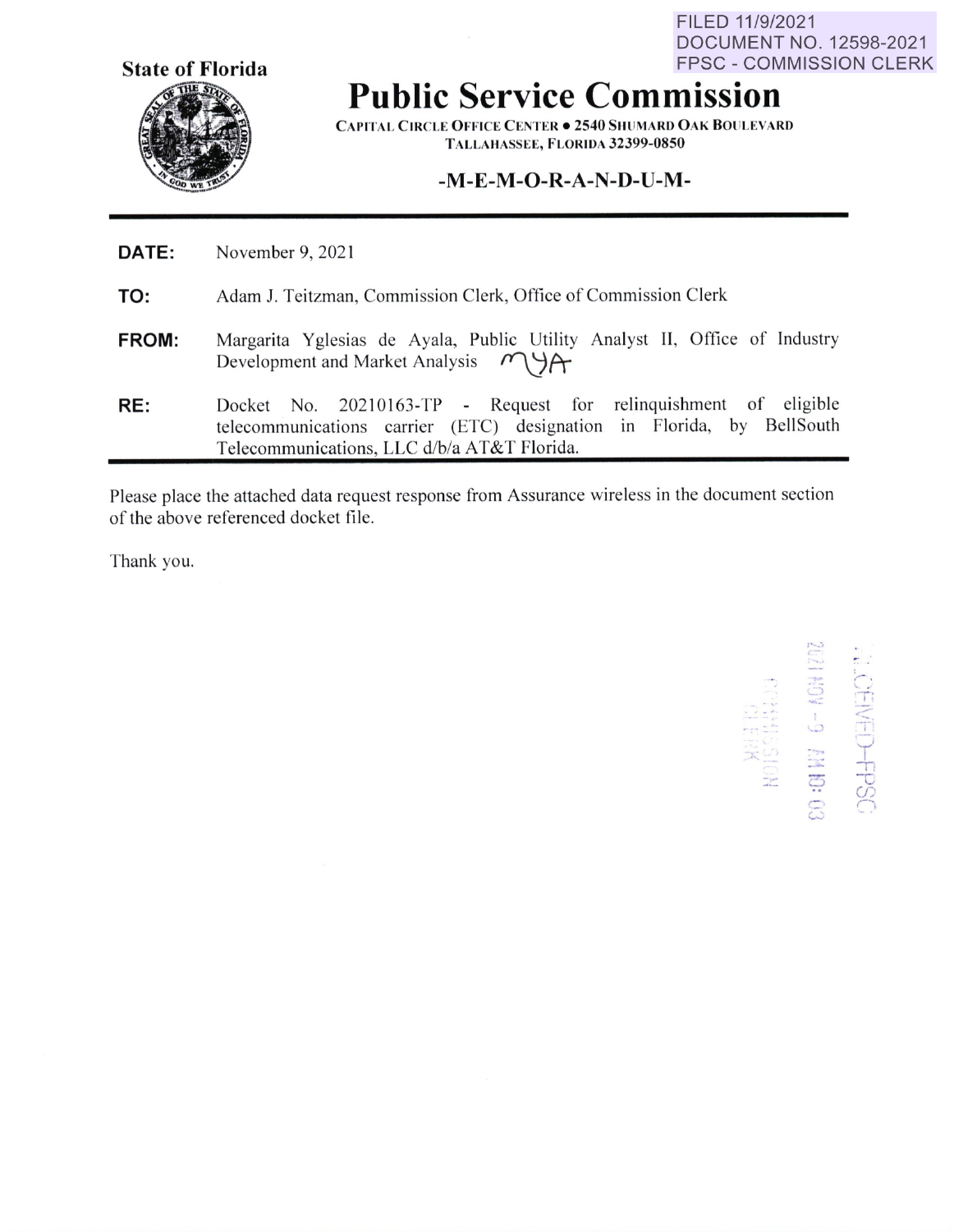Docket No. 20210163 AT&T ETC Relinquishment Assurance Wireless Responses to Staff Data Request November 8, 2021 Page 1 of 2

1. Please verify that your company is a designated ETC in the service areas that AT&T Florida has identified in Exhibit A.

Response #1: Assurance Wireless is a designated ETC in nearly all of the exchanges listed in Exhibit A provided by AT&T Florida. Assurance Wireless is not designated in the following exchanges that were included in Exhibit A:

**JAYFLMA MIAMFIAP MJAMFLOL MNSNFLMA**  SGKVFLMA **SYHSFLCC VERNFLMA YNIWFLMA**  VULEFLMA

2. Are you currently providing service to customers in all of the identified areas? If no:

a. Please identify any wire centers where your company is not currently serving customers.

b. Are you capable of providing service in the designated areas where you are not currently providing service? If not how long would it take for you to prepare to provide service in those areas?

Response(s) #2:

- a. Assurance Wireless, now owned by T-Mobile is a facilities-based provider of commercial mobile radio service, and serves customers throughout its ETC designated service area.
- b. See Response to 2(a).
- 3. Using the list in Exhibit A, please identify the wire centers where your company currently advertises Lifeline service. Please list the various forms and frequency of the advertisement being used.

Response #3: Assurance Wireless advertises the availability of its Lifeline service offerings using media of general distribution and other means as appropriate throughout its ETC designated service area in Florida consistent with applicable federal requirements.